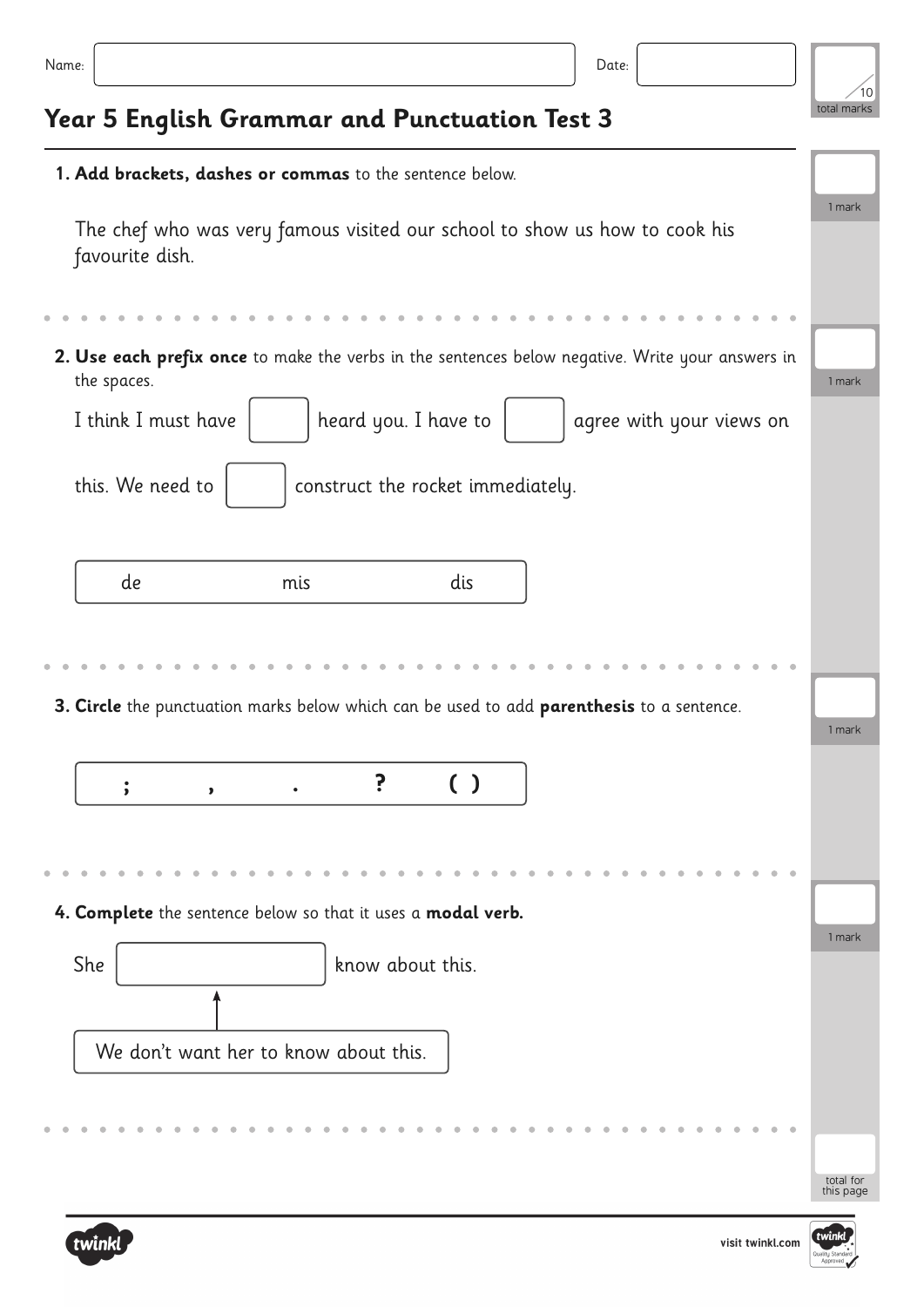**5.** Look at the words in the table. Are they relative pronouns or possessive pronouns? **Tick one option.**

| Word  | <b>Relative Pronoun</b> | <b>Possessive Pronoun</b> |
|-------|-------------------------|---------------------------|
| which |                         |                           |
| his   |                         |                           |
| who   |                         |                           |
| where |                         |                           |
| ours  |                         |                           |

**6.** The sentence below contains a suffix error. **Underline the error** and **write the correction** in the box below.

In a panic, Lucy tried to activify the fire alarm.

**7.** Look at the article below. **Underline the relative clauses.**

## **Summer is finally here**

Weather forecasters have confirmed that the hot weather, which arrived last week, is here to stay. According to Sunni Shine, who is chief weather reporter for the Weather Channel, temperatures look set to stay high until the end of the month.



total for this page

1 mark

1 mark

1 mark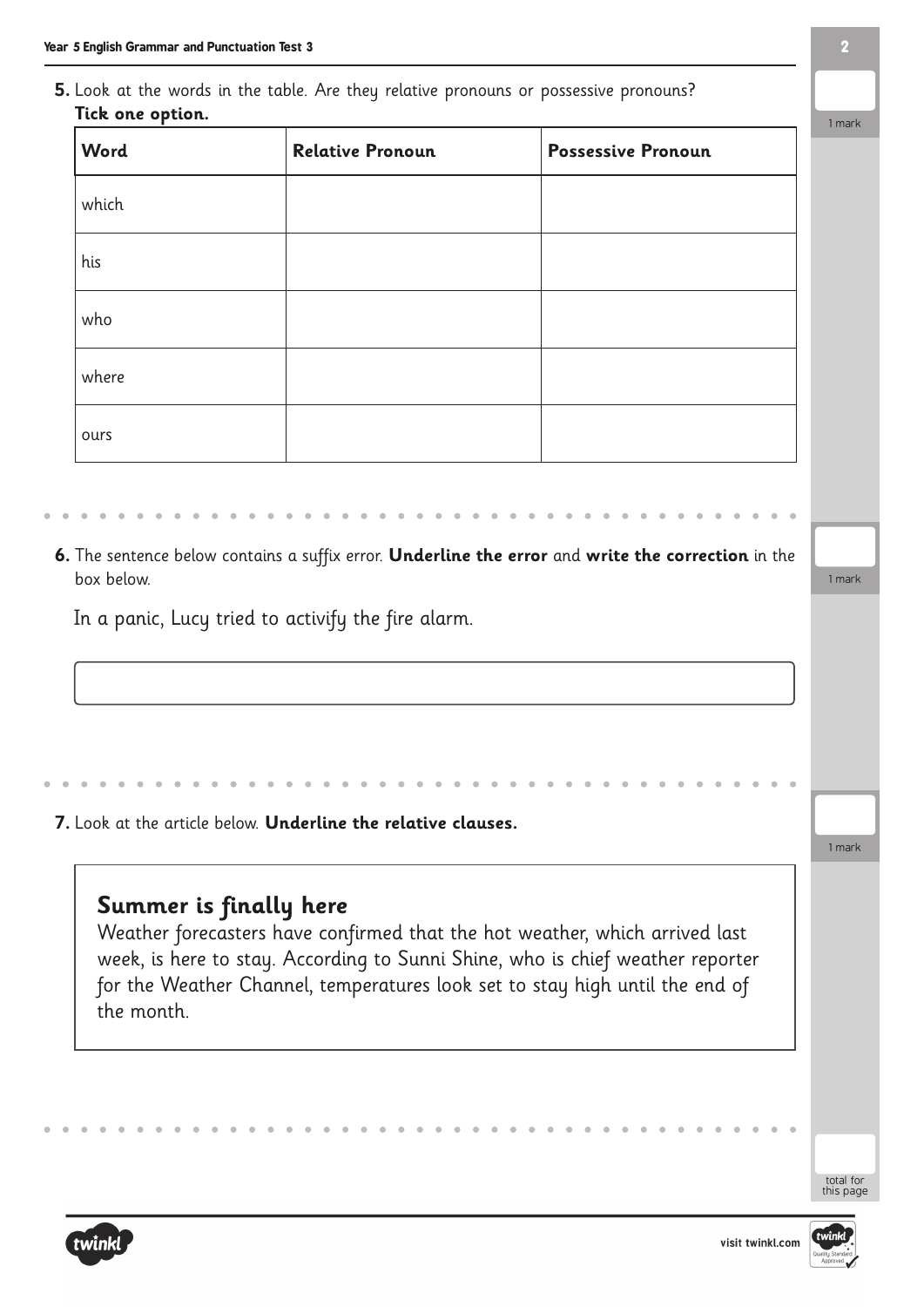| Year 5 English Grammar and Punctuation Test 3                   |                                                                                               | $\mathbf{3}$           |
|-----------------------------------------------------------------|-----------------------------------------------------------------------------------------------|------------------------|
| Tick one.                                                       | 8. Which pair of time adverbials and time connectives link the sentences in the box together? | 1 mark                 |
| We will go to Scotland for Christmas again                      | , we are                                                                                      |                        |
| thinking of trying somewhere new.                               |                                                                                               |                        |
| last week / Then                                                |                                                                                               |                        |
| on Saturday / Firstly                                           |                                                                                               |                        |
| this year / After that                                          |                                                                                               |                        |
|                                                                 |                                                                                               |                        |
| 9. Add commas to the sentences below to make the meaning clear. |                                                                                               |                        |
|                                                                 | Every day even on a school day I have a big breakfast of coffee eggs bacon toast              | 1 mark                 |
| and cereals.                                                    |                                                                                               |                        |
|                                                                 |                                                                                               |                        |
|                                                                 |                                                                                               |                        |
|                                                                 |                                                                                               |                        |
|                                                                 | 10. Underline a verb prefix and verb suffix to complete the sentence below.                   |                        |
|                                                                 |                                                                                               | 1 mark                 |
|                                                                 | I was very _appointed when the seeds I'd sown failed to germin___.                            |                        |
| Verb prefix                                                     | Verb suffix                                                                                   |                        |
| mis                                                             | ate                                                                                           |                        |
| dis                                                             | ise                                                                                           |                        |
| de                                                              | ify                                                                                           |                        |
|                                                                 |                                                                                               |                        |
|                                                                 | ** END OF TEST **                                                                             | total for<br>this page |
|                                                                 |                                                                                               |                        |